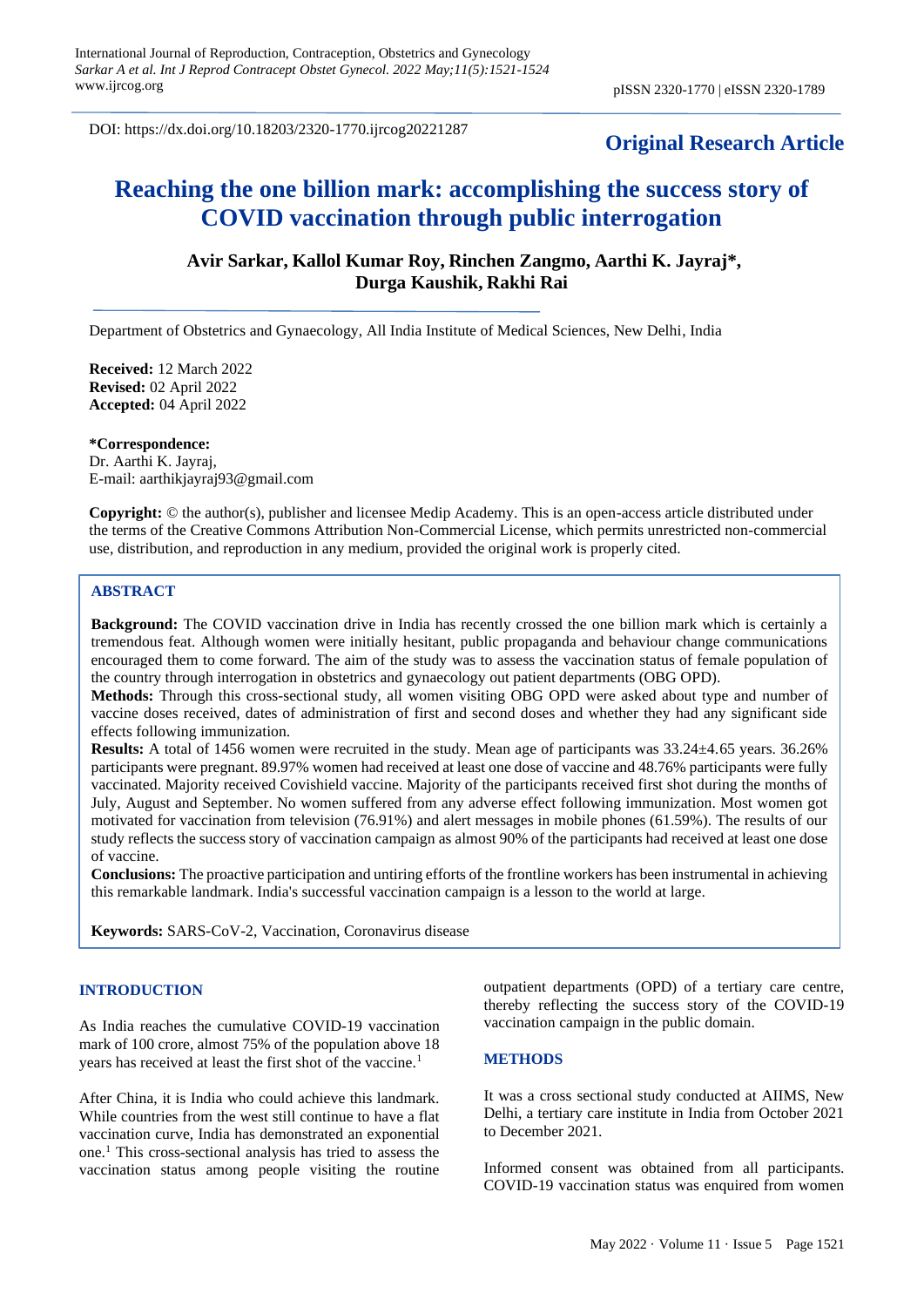visiting gynaecology and obstetrics OPD over a period of one month. Eligible participants above the age of 18 years were asked to fill a survey questionnaire enquiring about the details of their vaccination.

The proposed set of questions assessed the type of vaccine and number of doses received, dates of administration of the first and second doses and whether they suffered any significant side effects following immunization.

Antenatal women were also given option to participate in the study to assess the success of vaccination campaign during pregnancy as well. Despite recommendations by various international bodies on safety of COVID-19 vaccination during pregnancy and lactation, existing myth among the public is preventing antenatal population from getting immunized against the SARS-CoV-2.

All data were tabulated in an MS-excel worksheet and statistical analysis was performed by SPSS version 22.0. Rates and proportions were calculated for all categorical variables.

# **RESULTS**

A total of 1578 women were potentially eligible for enrolment during the study time frame. While 122 women declined to participate in the study, 1456 participants were recruited. Mean age of the participants was 33.24±4.65 years. 36.26% participants were pregnant at the time of vaccination.

On enquiry, majority of the participants had received at least one dose of COVID-19 vaccine (1039; 89.97%), thereby reflecting the success story of the enthusiastic vaccination campaign launched by the government. A reasonably good proportion of women were found to be fully vaccinated with double doses (710; 48.76%).

Among the participants who were immunized, majority reported to have received Covishield (733; 70.55%). 305 women received Covaxin (29.35%). One patient, who had recently immigrated from Saudi Arabia, received 2 doses of Pfizer vaccine.

The large-scale initiative taken by the Indian government was evident from the fact that more than three-fourth of the participants were motivated for vaccination by the advertisements in television and media (799; 76.91%). 61.59% women were motivated through SMS alerts in mobile phones, 54.37% by various NGO and Red cross societies and 29.06% by local panchayats at villages. Social health activists like Auxiliary nurse midwives (ANM) and Accredited social health activists (ASHA) were the pioneers in spreading awareness among the women from door to door. 11.93% women reported to be motivated by ASHA and ANM workers.

While 34.45% women were advised to get vaccinated by their husbands and children at home, 24.06% participants went for vaccination after getting suggestion from their friends and neighbours (Table 1). No women reported to suffer from any serious adverse effect following COVID-19 vaccination.

Table 1 and Figure 1 clearly depicts the exponential slope of the vaccination drive over the time frame.

While 3 women (0.29%) received 1st shot of vaccine in January 2021, the number increased to 8 (0.76%) in February and 56 (5.38%) in March. Thereafter, the graph kept rising (10.39%, 13.85%, 17.23% and 20.02% of the participants were vaccinated in May, June, July and August respectively).

The results of our study reiterates the national vaccination census which witnessed a pace after the first three months of starting vaccine (i.e.; from April, 2021).

## **Table 1: Summary of results of the study.**

| <b>Parameters</b>                                                        | <b>Parameters</b>                           | N(%)           |
|--------------------------------------------------------------------------|---------------------------------------------|----------------|
| <b>Patient</b><br>profile                                                | Mean age<br>(years)                         | $33.24 + 4.65$ |
|                                                                          | Antenatal                                   | 528 (36.26)    |
|                                                                          | Non-pregnant                                | 928 (63.74)    |
| Number of<br>doses                                                       | Not vaccinated                              | 417 (10.03)    |
|                                                                          | At least 1 dose                             | 1039 (89.97)   |
|                                                                          | <b>Both doses</b>                           | 710 (48.76)    |
| <b>Type of</b><br>vaccine                                                | Covishield                                  | 733 (70.55)    |
|                                                                          | Covaxin                                     | 305 (29.35)    |
|                                                                          | Pfizer                                      | 1(0.1)         |
| <b>Sources</b><br>which<br>inspired to<br>get<br>vaccinated<br>(multiple | Television and<br>media                     | 799 (76.91)    |
|                                                                          | SMS alerts in<br>mobile phones              | 640 (61.59)    |
|                                                                          | NGOs and Red<br>cross                       | 565 (54.37)    |
|                                                                          | Local<br>Panchayats                         | 302 (29.06)    |
|                                                                          | ASHA and<br>ANM workers                     | 124 (11.93)    |
| options were<br>allowed)                                                 | Family<br>members<br>(children,<br>husband) | 358 (34.45)    |
|                                                                          | Friends and<br>neighbours                   | 250 (24.06)    |
| <b>Timing of</b><br>first dose                                           | January 2021                                | 3(0.29)        |
|                                                                          | February 2021                               | 8(0.76)        |
|                                                                          | March 2021                                  | 56 (5.38)      |
|                                                                          | April,2021                                  | 38 (3.66)      |
|                                                                          | <b>May 2021</b>                             | 108 (10.39)    |
|                                                                          | <b>June 2021</b>                            | 144 (13.85)    |
|                                                                          | <b>July 2021</b>                            | 179 (17.23)    |
|                                                                          | August 2021                                 | 208 (20.02)    |
|                                                                          | September 2021                              | 183 (17.65)    |
|                                                                          | October 2021                                | 112 (10.77)    |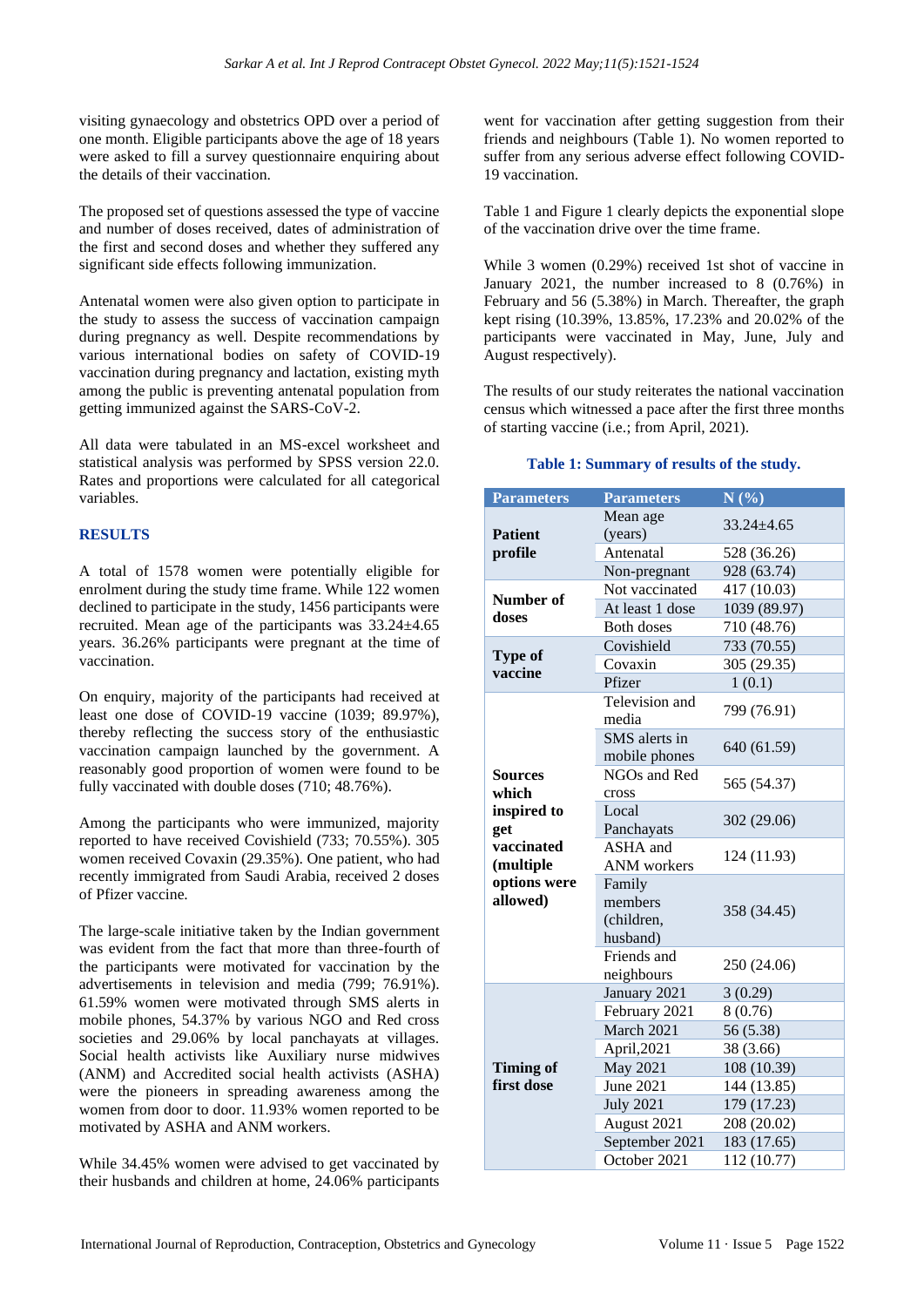

# **Figure 1: Proportion of COVID-19 vaccination plotted against the time frame.**

#### **DISCUSSION**

After being hit by the devastating second corona wave in 2021, the citizens of India realized the importance of the vaccination drive.<sup>2</sup> Greatly inspired by the results of the global vaccine trials, the government took an initiative to start this nationwide campaign.<sup>3</sup> But, huge scale importation of vaccines would not have served the need of the hour. So, she planned a robust vaccine development programme whereby domestic manufacture and distribution of vaccines was initiated on a mass scale. A slow start was witnessed when it took almost 85 days to administer the first  $10$  crore shots.<sup>1,4</sup> After that, the campaign picked up its pace with next 10 crores being completed in almost half the time (46 days). While it required 202 days for India to administer the first 50 crore vaccines, the second half was possible in just 76 days.<sup>1,4</sup> Today, with more than 28 crore of her population fully vaccinated against this deadly pandemic of the century, India proudly stands with a protective shield of immunized population equal to that of Russia, United Kingdom, France, Germany and Japan put together.<sup>4</sup>

The Serum Institute of India (SII), Pune, was the pioneer in the manufacture and stockpiling of the Oxford-AstraZeneca Adenovirus vector-based vaccine AZD1222 under the name of 'Covishield'.5,6 With a total of 1600 participants in the cohort, the Covishield vaccine showed an efficacy and safety of more than 70%, which was comparable to the previous conducted trials outside India.5,7 Meanwhile, Bharat Biotech International Limited, in collaboration with the National Institute of Virology at Indian Council of Medical Research (ICMR) had developed the inactivated-virus vaccine in Vero cells, the Covaxin, with aluminium hydroxide gel and chemoabsorbed imidazoquinoline for long-lasting immunity.<sup>5</sup> Fortunately, the emergency use authorization of the vaccine was instrumental in intensifying and strengthening the battle against this pandemic.

The launching of this massive immunization programme on 16 January 2021 was the first adult vaccination drive in India.1,4 What makes it even more outstanding is its uninterrupted supply even in the midst of the deadly second wave. Although there was reluctance initially, the devastation witnessed during the second wave led to its exponential rise. The huge manpower involving the frontline health workers, midwives and auxiliary nurses, trained vaccinators, support staff and security personnel played a crucial role in expanding the vaccination drive.<sup>5</sup>

The herculean task of herd immunization had initially suffered a setback without the active participation of women. Vaccine hesitancy and misperceptions among the rural folk had likely influenced their mindset.<sup>5</sup> Antenatal women harboured the fear of teratogenicity while women in the reproductive age group believed that it might result in infertility and menstrual irregularity.<sup>1,5</sup> Majority of the rural population found it difficult to register online in the COWIN portal.<sup>5</sup>

People hesitated to travel long distances to health care centres for immunization. Addressing this restricted social autonomy, the national vaccination campaign aimed to normalize this skewed vaccination ratio. Public propaganda and behaviour change communications in the communities encouraged in convincing women to facilitate their registration. A dedicated social media strategy could finally turn the stone. Our results clearly reflect how television and mobile phones had strongly influenced the population. More than 76% women participating in the study were influenced by government advertisements in media. Almost 62% females got boosted after SMS alerts in their mobile phones. According to the government's COWIN portal, 897 females have been vaccinated against 1000 males.<sup>5</sup> The same is reflected in our results as well. A large proportion (89.97%) of the women visiting the OPD had received at least one dose of the COVID-19 vaccine.

Amidst all celebrations and glory, one must not forget the bigger goal of immunizing the entire adult population by the closing of the year. The COVID-19 pandemic has triggered a collaborative effort through rapid surge in mass manufacture of vaccines. It is worth noting that the proactive participation and untiring efforts of the frontline workers complemented by the unstinted support of the public has been instrumental in achieving this remarkable landmark.

Commemorating this huge achievement, we salute all the frontline workers, vaccine manufacturers and the scientific community who have bravely fought the battle against this new virus. 'The achievement belongs to India and its citizens'- rightly said by the Prime Minister who paid tribute by lighting 100 Indian ancient monuments on this auspicious glory. India's experience in vaccination and its